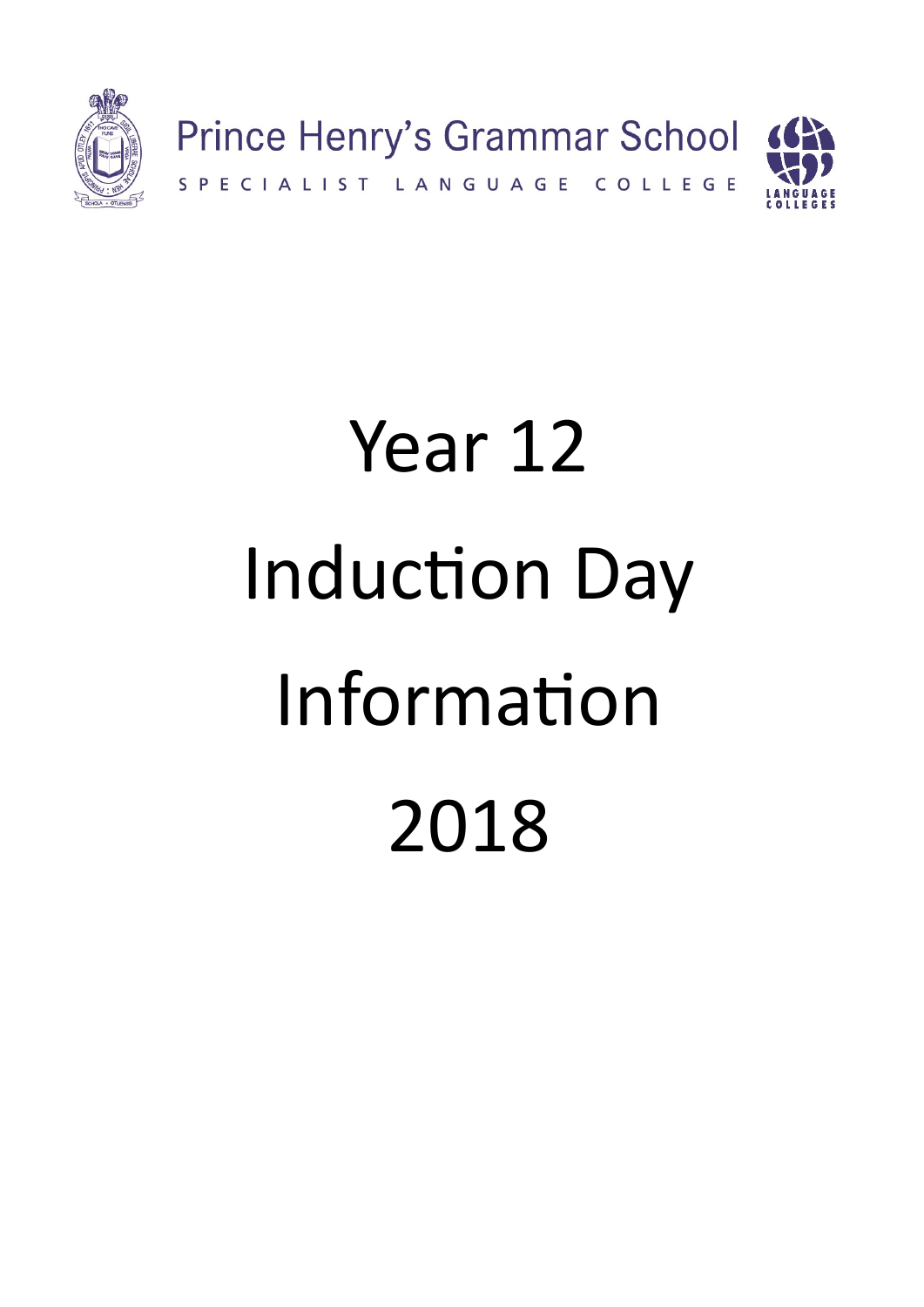## **Welcome to Year 12!**

#### **Aims of induction:**

- 1. Get to know the Sixth Form team
- 2. Meet other Sixth Form students and find out about Sixth Form life
- 3. Find out more about your chosen courses (and maybe some alternative options)
- 4. Start to bridge the gap between GCSE and A-level with some activities to complete over the summer

|                    | <b>The Sixth Form Team</b>                    |  |
|--------------------|-----------------------------------------------|--|
| Mrs Willis         | KS5 Progress Leader/Head of Sixth Form        |  |
|                    | Open Options Pathway Coordinator              |  |
|                    | ce.willis@princehenrys.co.uk                  |  |
| Mrs Hall           | Deputy Head of Sixth Form                     |  |
|                    |                                               |  |
| Mrs Robinson-Junni | Post-16 Year Manager/ Professional Vocational |  |
|                    | Pathway Coordinator                           |  |
|                    | vs.robinson-junni@princehenrys.co.uk          |  |
| <b>Miss Dodd</b>   | Academic Pathways Coordinator/Sixth Form      |  |
|                    | Administrator                                 |  |
|                    |                                               |  |
| Mrs Ellis          | <b>Academic Pathways Coordinator</b>          |  |
|                    |                                               |  |
| Mr Standeven       | Academic Pathways Coordinator                 |  |



Prince Henry's Grammar School SPECIALIST LANGUAGE COLLEGE

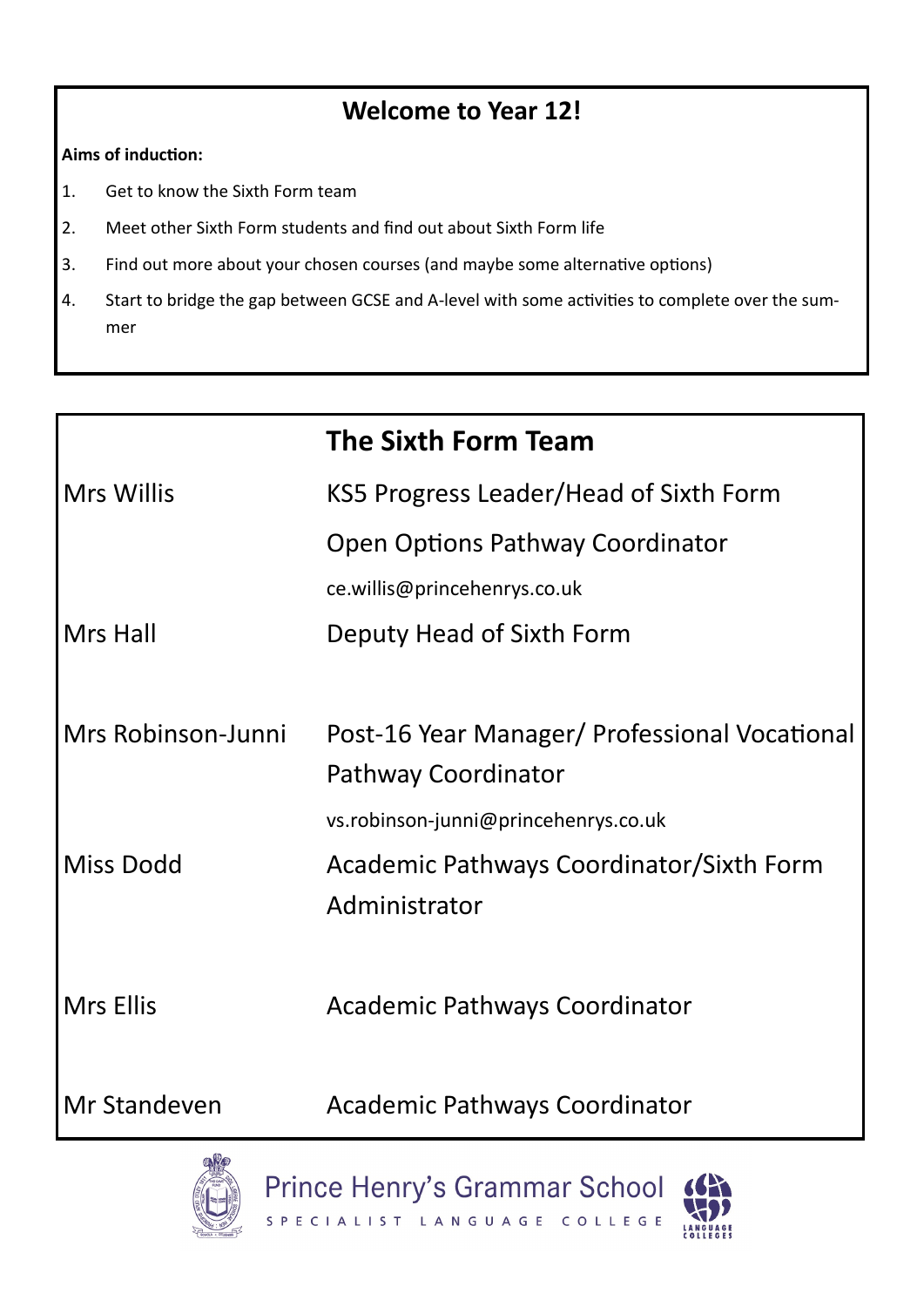|  | <b>Key Dates</b> |
|--|------------------|
|--|------------------|

|         | <b>NEY DALES</b>                     |                                                                                                                                                                           |
|---------|--------------------------------------|---------------------------------------------------------------------------------------------------------------------------------------------------------------------------|
| Date    | Event                                | What happens?                                                                                                                                                             |
| 23/8/18 | <b>GCSE Results day</b>              | Entry requirements for A-<br>level courses confirmed<br>Sixth Form team available<br>to discuss alternative op-<br>tions if needed.                                       |
| 24/8/18 | <b>GCSE Results-following</b><br>day | Sixth Form team available<br>between 10 and 2pm to<br>discuss alternative courses<br>if entry criteria are not met                                                        |
| 30/8/18 | Sixth Form Enrolment<br>Day          | Drop in between 10 and 2<br>to confirm course choices<br>and register for your place<br>in Sixth Form. External stu-<br>dents should bring evi-<br>dence of GCSE results. |
| 4/9/18  | Start of term                        | Term starts for Y12 at<br>8.30am. This will be a<br>shortened induction day to<br>get your timetable and ID<br>badge                                                      |
| 11/9/18 | Y12 Parent Induction<br>Evening 7pm  | A chance to explain to par-<br>ents the expectations of<br>Sixth Form at Prince Hen-<br>ry's and for them to meet<br>the Sixth Form Team.                                 |